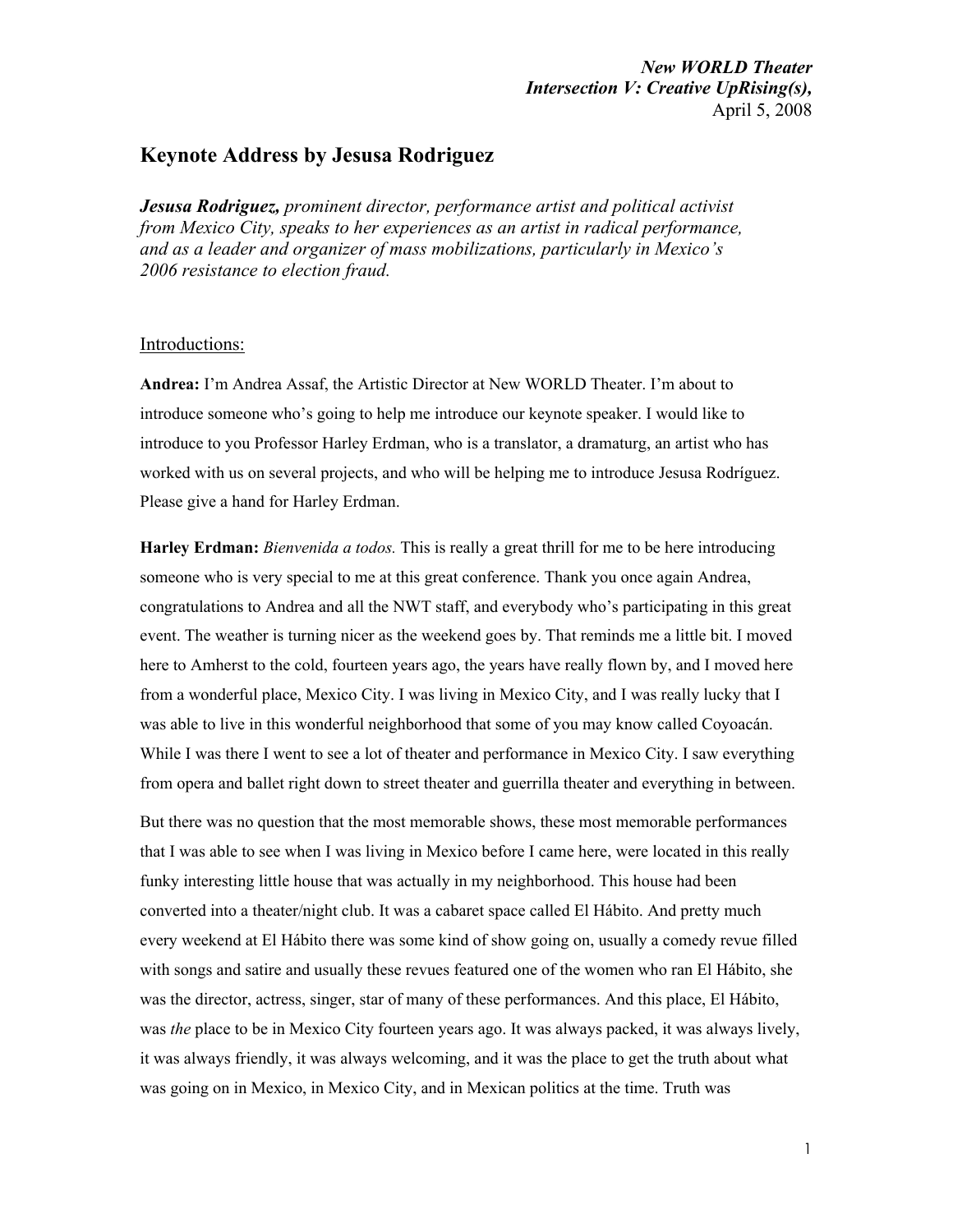sometimes scathing, it was sometimes controversial, but it was the place to go to for the truth, more than any newspaper or anything else at the time. So this cabaret, it wasn't just a cabaret, actually, it was almost like an alternative community, an alternative newspaper, an alternative cultural space, a counter-cultural gathering point.

And the woman behind this cabaret was at that time becoming a major cultural figure, a cultural icon in Mexico. And now, fourteen years later, I'm here in UMass, but this woman is even more so a cultural figure in Mexico. She is a national figure. She has reshaped what theater and performance can be in Mexico. She has opened the way for the irreverent, the transgressive, for the wildly imaginative, for the profound, the marvelous, and the resistant in theater. She's found new ways, some of which we'll talk about, to inject theater into politics and politics into theater, that can be an example and a model for everybody in this room, and that is an inspiration for me as well. This is in your program mostly, but I want to acknowledge some of the accomplishments of who we're introducing. I'm going to get a little more formal here.

Mexican director, actress, playwright, performance artist, scenographer, entrepreneur, and social activist Jesusa Rodríguez has been called the most important woman of Mexico. *Espectáculos* challenged traditional classification, crossing with ease generic boundaries from elite to popular to mass, from Greek tragedy to cabaret, from pre-Columbian indigenous work to opera, from revue, sketch and *carpa* to performative acts within political projects. She and her partner, Argentine singer/actor Liliana Filipe, own and operate El Hábito and Teatro de la Capilla, alternative performance spaces in Mexico City. They have won an Obie for best actor in *Las horas de Belén* – in English called *The Book of Hours* – in 1999, with the famed Ruth Maleczech and New York-based Mabou Mines. Jesusa Rodríguez has won a Guggenheim grant and a Rockefeller Foundation grant. She has adapted and staged her own version of Mozart's *Don Giovanni*. It's called *Donna Giovanni*. She's also done a version of William Shakespeare's *Macbeth* in 2000 that's very acclaimed, and has also directed a version for chamber opera of Sor Juana Inés de la Cruz's *First Dream*. I could go on and on, the list of achievements is very long, but I think Andrea wanted to just kind of segué into the guest presentation with a few observations about the latest political work that Jesusa Rodríguez has been doing in Mexico City. So I'm going to turn this back over to Andrea.

**Andrea:** Harley will be joining us for the question and answer after the keynote and will facilitate that process. But I just wanted to say, to contextualize a little bit, Ngugi's keynote yesterday gave us a historical perspective of some grassroots theater movements in East Africa and what I really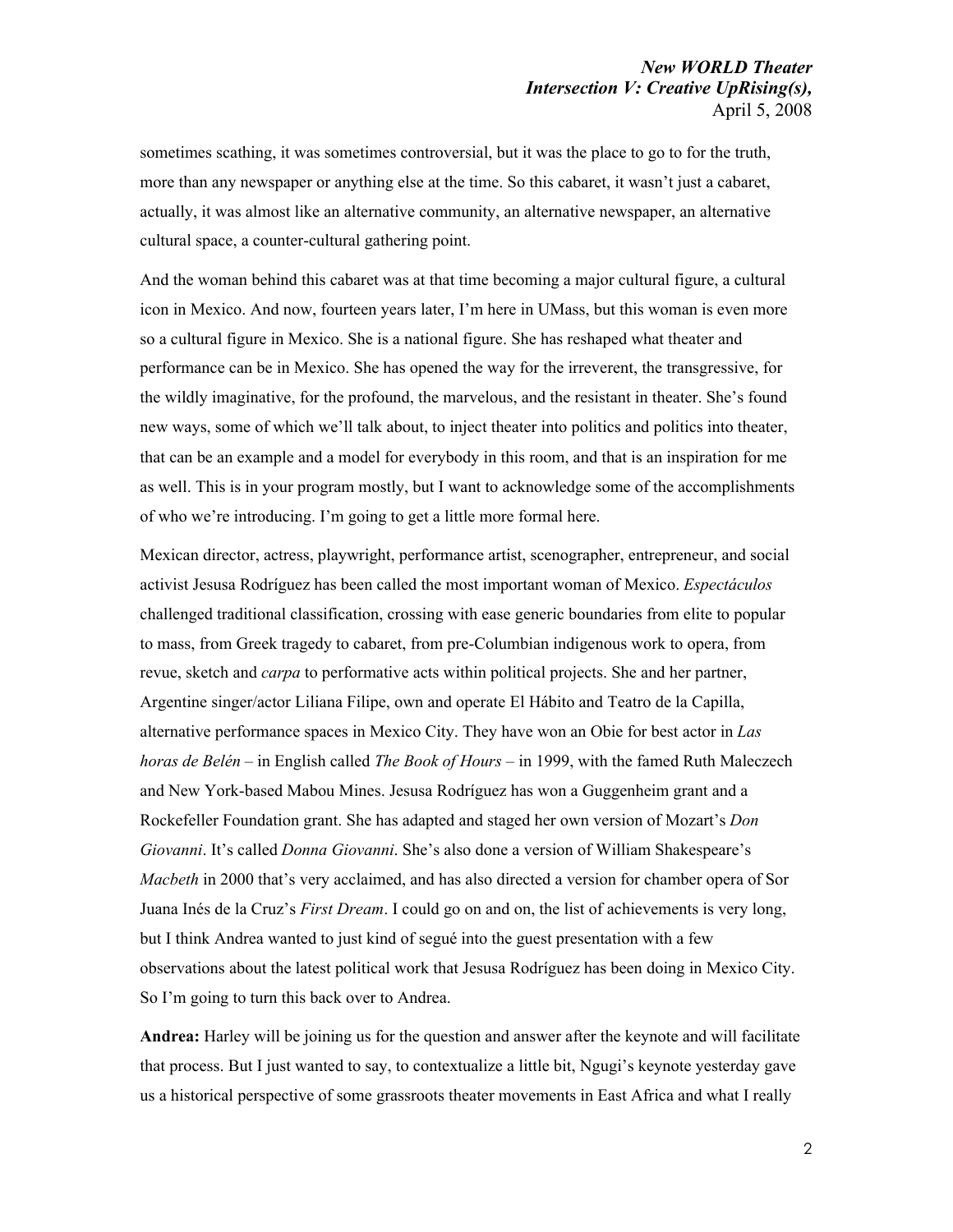wanted and was very excited about in bringing Jesusa for today's keynote is her recent work and the profound and quite enormous impact that it's had in the Mexican political landscape just recently. In the 2006 political elections in Mexico, Jesusa was a key figure in protests around election fraud. Many of you may know that the popular vote, that the people really wanted  $-I'm$ sure she'll talk much more about it – went to Andrés Manuel López Obrador, who was the leftist candidate. However, the right won the election and there were many, many protests against election fraud that she was a key figure in, a leader, and that notion of political performance literally entered into the theater politics as well as – or far beyond in some cases – political theater that we do here in the United States. And so that's what I really wanted to share and to bring Jesusa Rodríguez for. I was very inspired and moved by the work, and I think it represents hope and possibility, and also challenges, that will influence the rest of our conversations throughout the weekend. So without further ado, we will welcome to the stage Jesusa Rodríguez.

### Opening Remarks:

**Jesusa Rodriguez:** Thank you for inviting me to UMass. Thank you, Antonia, who is going to do the interpreting. Thank you foremost for allowing me to denounce what's currently happening in Mexico and helping me spread it out. I was planning an introduction of the present work. There is a popular saying: "There's no evil that lasts a hundred years and no country that can bear it." In 1810 in Mexico we fought our independence war. A hundred years later in 1910 the Mexican revolution exploded. It's been almost a hundred years, since we are close to 2010, and Mexico is again at the brink of explosion. We know that a revolution is not possible for several reasons. First and foremost, this proportion with U.S. war potential. Also because violence just reproduces violence. Those of us who believe in a [pacifist] revolution, we are slowly but continuously working in a civil mobilization movement. For some this is just utopia or in many cases […] For those of us who are part of the creative resistance, this is the best way to live and to create art and science.

The prodigious woman that was Sor Juan Inés de la Cruz says in her famous response to [...]: "The only bad worth fighting for is that with no legend, and we know we have lost that ahead of time." Today, at this dark time that Mexico is facing and the dominance of the ultra-right and anti-democratic regime, it is millions of us who think it's worth starting this revolution in our country, through an organized movement of [pacifist] resistance. This might be our last chance to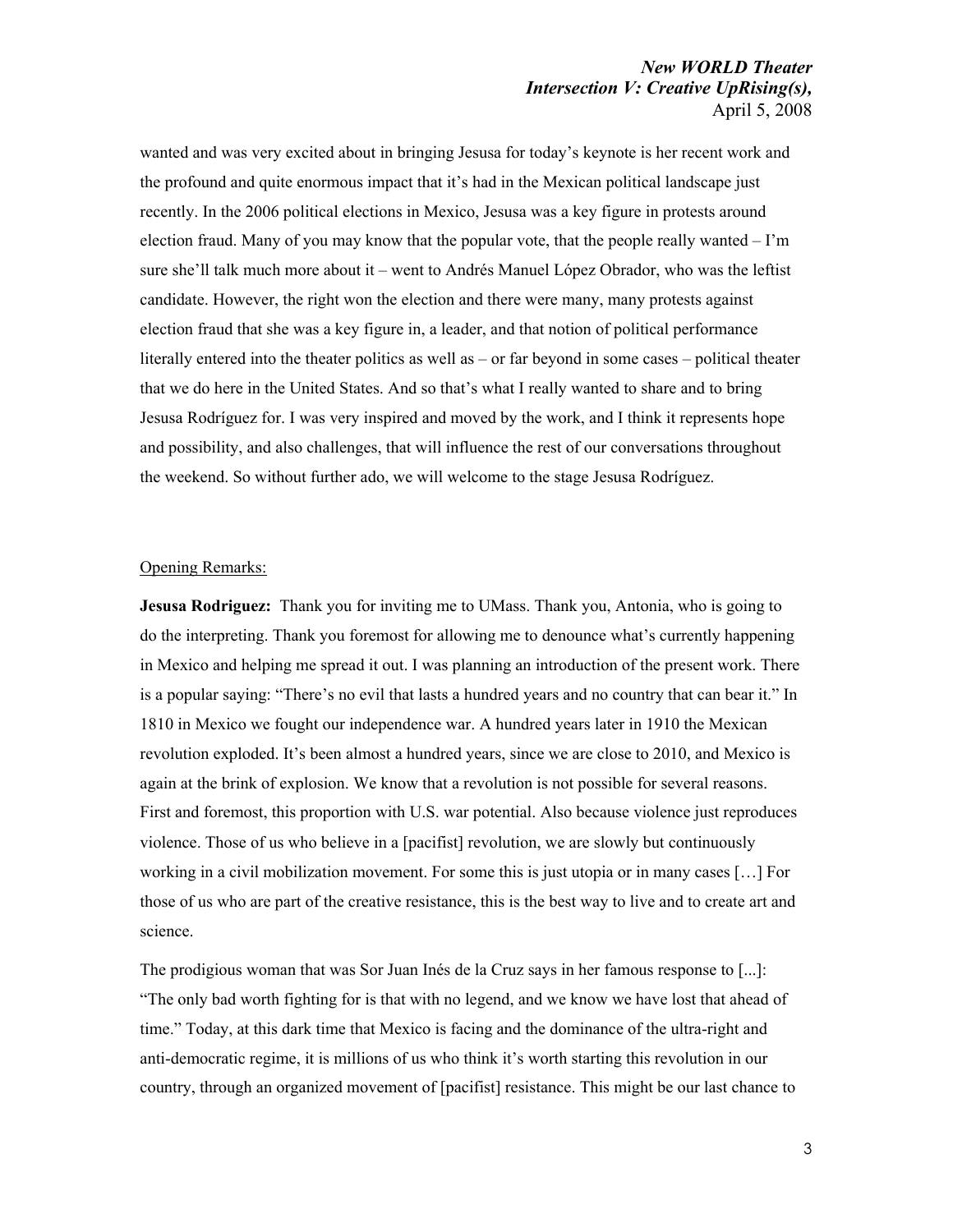be a sovereign country or become slaves within our own lands and fall into the [...] of violence. As most of you know, Bush's government is mostly responsible for this situation. The unsatisfied oil thirst has led the United States to a very big moral debacle. And just as [David Toro] said in his moment, each citizen who was rightfully born in this country has the right to know what the government is doing with their taxes. I propose this new North American invasion this time on oil. As our legitimate president says, Andrés Manuel López Obrador, "If it is hard, we have already achieved it; if it is impossible, we will try."

If the U.S. was capable of bringing human intelligence to an authentic development, maybe the rest of the world will be willing to sacrifice for this United States enterprise. But following my experience from this morning, not only could I not get a name from the internet, but I also could not make a phone call to Mexico. It shows me that this country works just as badly or even worse than the rest of the countries. Maybe it is time now that the U.S. sacrifice itself for the rest of the world. What is happening now in Mexico cannot be transmitted through words. So we've prepared this video, which is about fifteen minutes long. At some point, because this is a work in progress and we couldn't get the [new] video, you might have to suffer a little bit, the first couple of subtitles, because they are so fast, but they will slow down. I hope that this video helps you understand what's going on in Mexico and help diffuse the information. We will have time for questions and comments. Thank you very much.

## *\*\*VIDEO\*\**

**Jesusa:** I hope this gives you even a small idea of what is happening in Mexico. We are three weeks away from knowing if this looting government will pass the resolution to privatize oil. And if we prevent this from happening, the civil movement of resistance will have achieved its first great victory. It is very important for us that this is known outside of Mexico because we are constantly [giving media terrorism]. And our movement has the [lines of communication council].

*Q & A followed.*

## **Further Written Remarks by Jesusa Rodriguez:**

# **MEXICO: ¿PAIS O COLONIA?**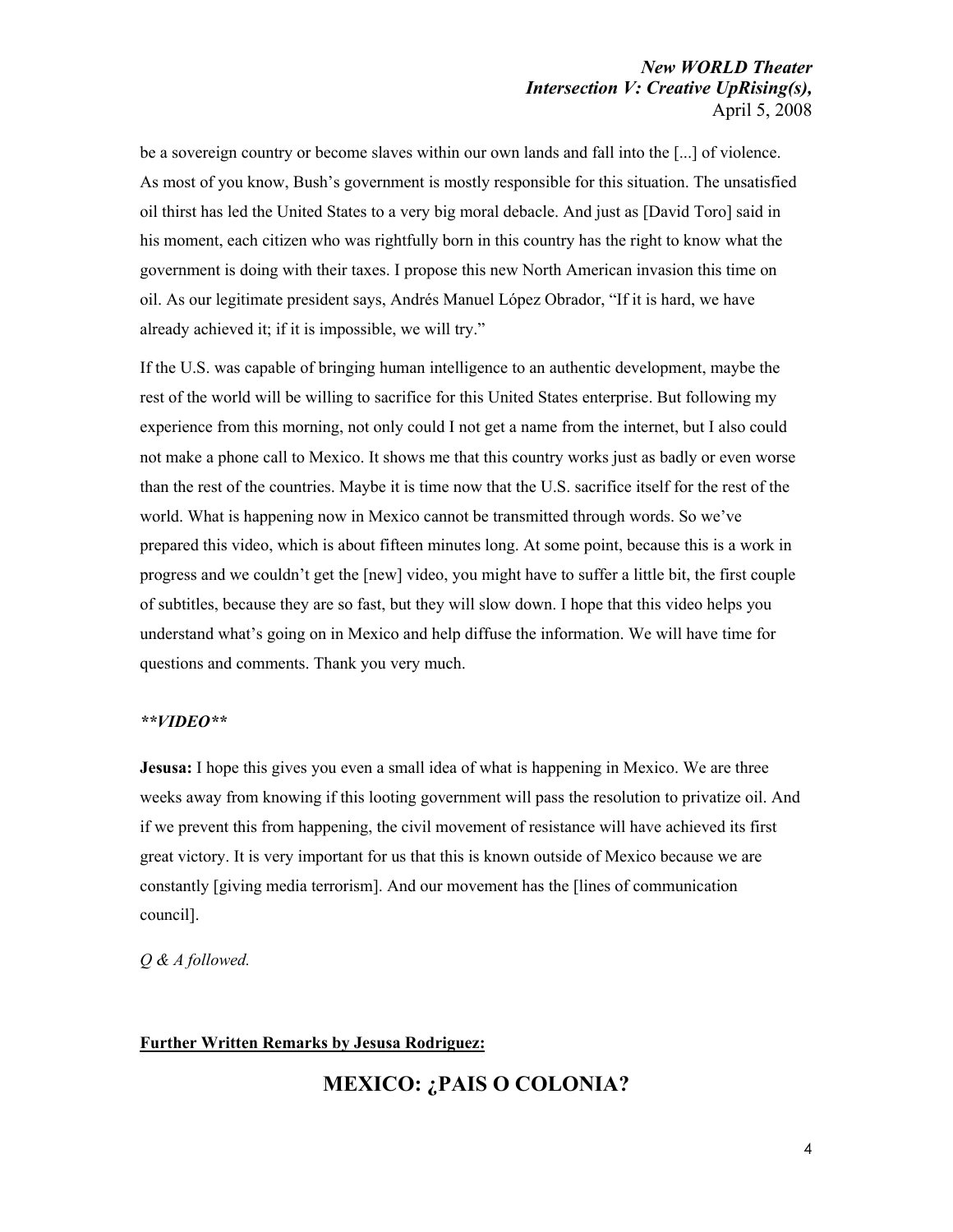México lleva 500 años de conquista, colonización, saqueo, corrupción, injusticia e impunidad.

En México nunca ha habido democracia, tuvimos 3 siglos de dominación colonial española, el siglo XIX transcurrió bajo dos dictaduras la de Santa Ana que vendió la mitad del territorio y Porfirio Díaz durante la cual se robaron la riqueza minera y petrolera mexicana empresas Inglesas y norteamericanas. Después la revolución pugnó por justicia y democracia y caemos en 70 años de dictablanda, como se conoció al régimen del PRI, en los años 30´s el presidente Lázaro Cárdenas realiza la expropiación y el petróleo vuelve a ser de los mexicanos, sin embargo México sigue siendo botín del colonialismo español y norteamericano.

Hace 25 años además se impone un régimen neoliberal y se inserta en el poder un grupo de delincuencia organizada dedicado a saquear la riqueza de nuestro país en contubernio con las grandes trasnacionales.

En México existen en este momento una gran variedad de movimientos de resistencia a esta violencia de Estado.

Los hay armados como el EZLN, un gran movimiento indígena que seguramente ustedes conocen y que lleva ya 14 años en resistencia.

Hay movimientos de origen gremial y popular como la APPO en Oaxaca, que son netamente pacíficos pero que han sido orillados a la violencia y reprimidos fuertemente.

En el año 2006 la mafia insertada en el poder en México comete el gran fraude electoral que le arrebata la presidencia al candidato ganador de la izquierda: Andrés Manuel López Obrador este golpe de estado de facto, da inicio al gran movimiento de resistencia civil pacífica, el mas grande en la historia moderna de México.

Este movimiento organizado ha logrado oponerse a la mafia gobernante sin un solo acto de violencia, hasta el momento no se ha roto un solo vidrio y esto gracias al carácter pacífico y eminentemente creativo del movimiento y al liderazgo sereno pero firme de López Obrador. Actualmente nuestro movimiento se enfrenta al reto mas difícil que es impedir la privatización del petróleo mexicano objetivo que dio origen al partido de ultraderecha golpista y que en este momento está decidido a dar el zarpazo definitivo.

Como ven regresamos a la disyuntiva original: País o Colonia

Los Mexicanos estamos cansados de tantos años de simulación y entreguismo.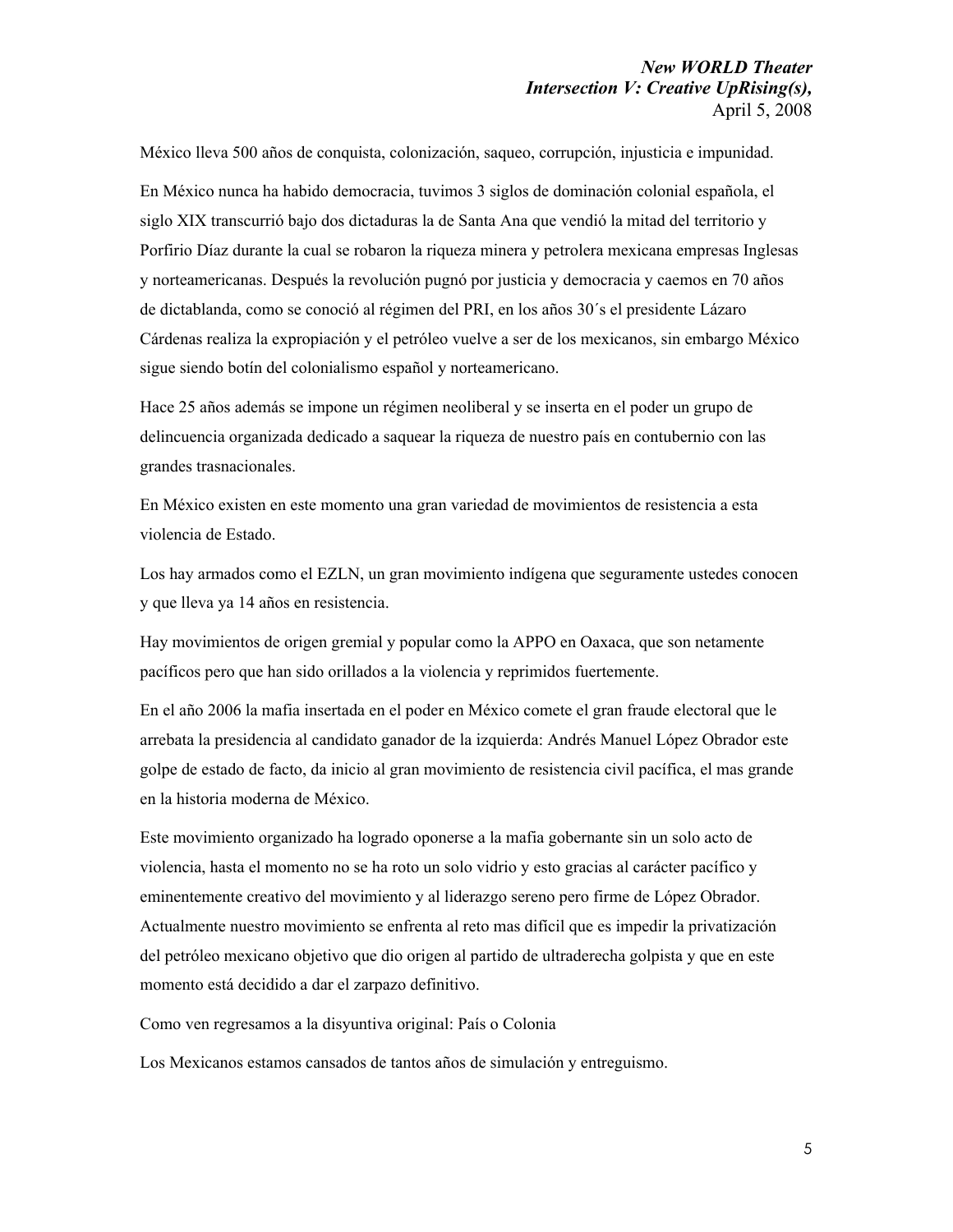Esto es lo que hace que Liliana Felipe y yo decidamos dedicar todo nuestro esfuerzo a luchar en la resistencia especialmente ahora que México atraviesa por un momento crucial de su historia y que existe un movimiento pacífico, organizado y con un liderazgo brillante que puede ser el inicio de una transformación profunda del País.

Por supuesto que deseamos que todos los otros movimientos de resistencia que luchamos básicamente por lo mismo encontremos un cause común, por lo pronto nosotras somos representantes del Gobierno Legítimo de México que es una acción extrema de resistencia civil pacífica y aplicamos ahí lo que sabemos hacer en el teatro y en la música para utilizar la creatividad, la originalidad, el humor, la poesía, la armonía, la estética y todo lo que el arte puede aportar en el camino de la no violencia activa.

Lo que llamamos cabaret de masas es nuestra participación en la dirección escénica de las grandes concentraciones, en la conducción de estos encuentros, en la elaboración de canciones para la resistencia y en la aplicación del humor, la música y el teatro al servicio de la que consideramos la lucha mas importante que nos ha tocado dar a los mexicanos de este nuevo siglo.

A finales de 2004 dejamos de trabajar en El Hábito, que era un cabaret para 200 personas y funcionó durante 15 años. Con el el fraude de 2006 ingresamos de lleno en la resistencia civil y en estos dos años hemos participado en

#### Julio de 2006

1era. concentración masiva. 500 mil personas en protesta por el fraude y reclamando el recuento de los votos ( Construimos un Caballito de Troya)

15 días de resistencia civil. toma de edificios de empresas que pagaron el fraude.

(organización y conducción de las acciones de resistencia)

2ª concentración masiva 1 200 000 personas (Dirección y conducción del escenario en el Zócalo)

3ª. concentración masiva 2 000 000 de personas (Dirección y conducción del escenario en el Zócalo)

## Agosto y septiembre del 2006

50 días de Plantón en el Paseo de la Reforma (organización y conducción de mas de 3000 espectáculos en el escenario del Zócalo y formación del coro monumental de la resistencia pacífica)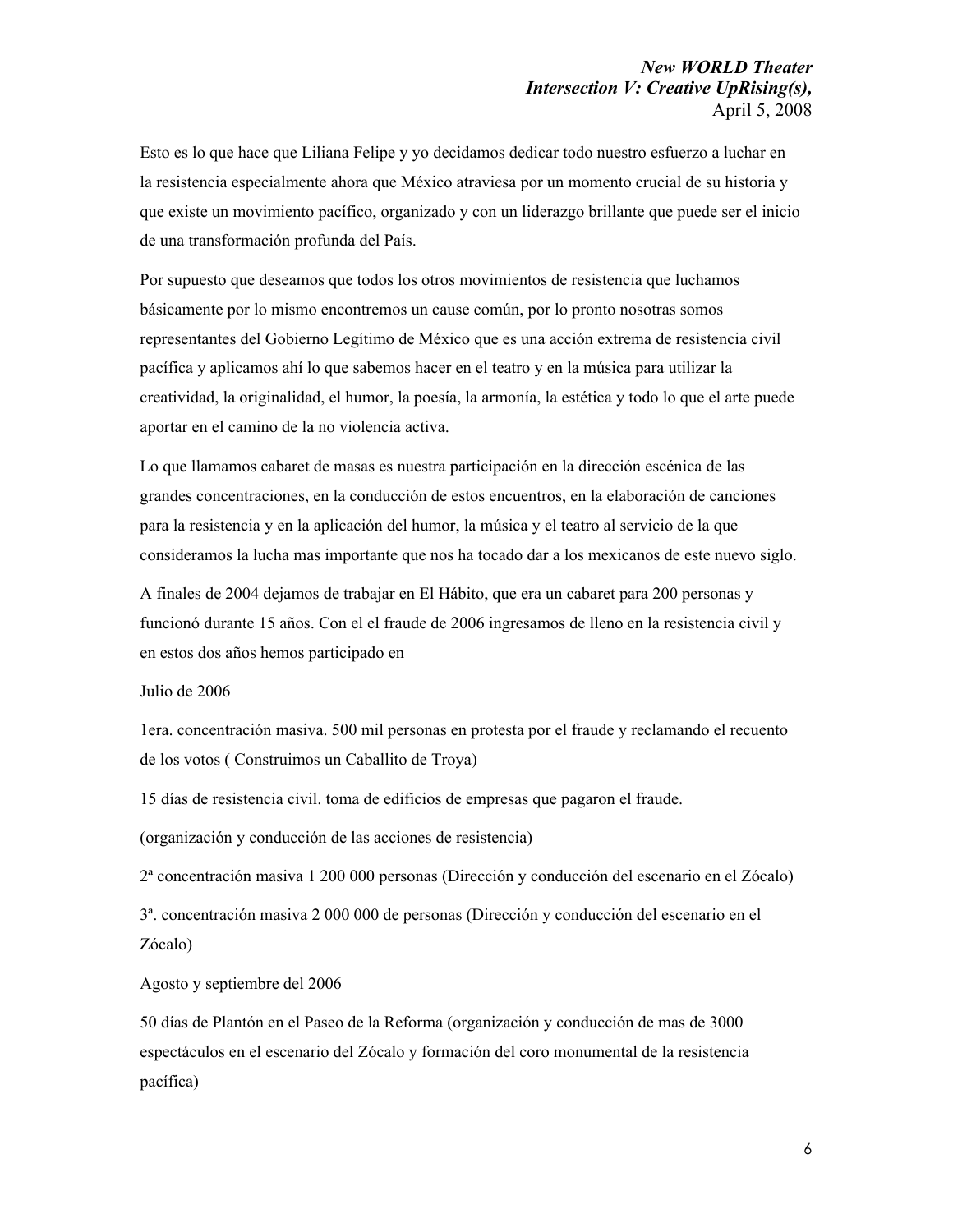Septiembre-Octubre 2006 a marzo de 2007

Comisión Organizadora de la Convención Nacional Democrática ( organización)

Comisión coordinadora de la resistencia civil pacífica (múltiples acciones de resistencia y reuniones todos los domingos en el Hemiciclo a Juárez)

16 de septiembre 2006 primera gran Convención Nacional Democrática (Conducción de la votación)

20 de noviembre de 2006 Toma de posesión del Presidente Legítimo de México

Enero de 2007 Programas de televisión para la resistencia "La verdad sea dicha"

21 de marzo de 2007 2ª. gran Convención Nacional Democrática (Conducción del acto)

15 de sep. de 2008 "El grito de los libres"la batalla del audioConducción del acto)

20 de noviembre de 2007 Aniversario de la Revolución y primer año del Gobierno Legítimo (Conducción del acto)

Se inicia el Movimiento Nacional en defensa del petróleo.

Enero de 2008 defensa del Maíz. Intervención al muro fronterizo en Tijuana con artistas estencileros de Oaxaca

Participación en el Foro Social Mundial (Diseño del escenario y distribución de carpas para el Foro, y organización y conducción de la Marcha del Maíz)

18 de Marzo de 2008. 3ª. Gran Convención Nacional Democrática en defensa del Petróleo. (Conducción del acto)

25 de Marzo de 2008 Gran asamblea de las mujeres (Conducción del acto)

Ahora debería desmayarme solo de recordar todo esto, pero entiendo mejor el significado de resistir y de ser resistente.

Nuestra vida ha cambiado desde que dejamos el Hábito y comenzamos la resistencia, señalaré las diferencias:

la diferencia entre hacer cabaret político y llevar el cabaret a la acción política es que en el primer caso la vida propia y la de los demás no corre peligro y en el segundo caso una decisión equivocada puede ser de consecuencias- fatales para muchísimas personas.